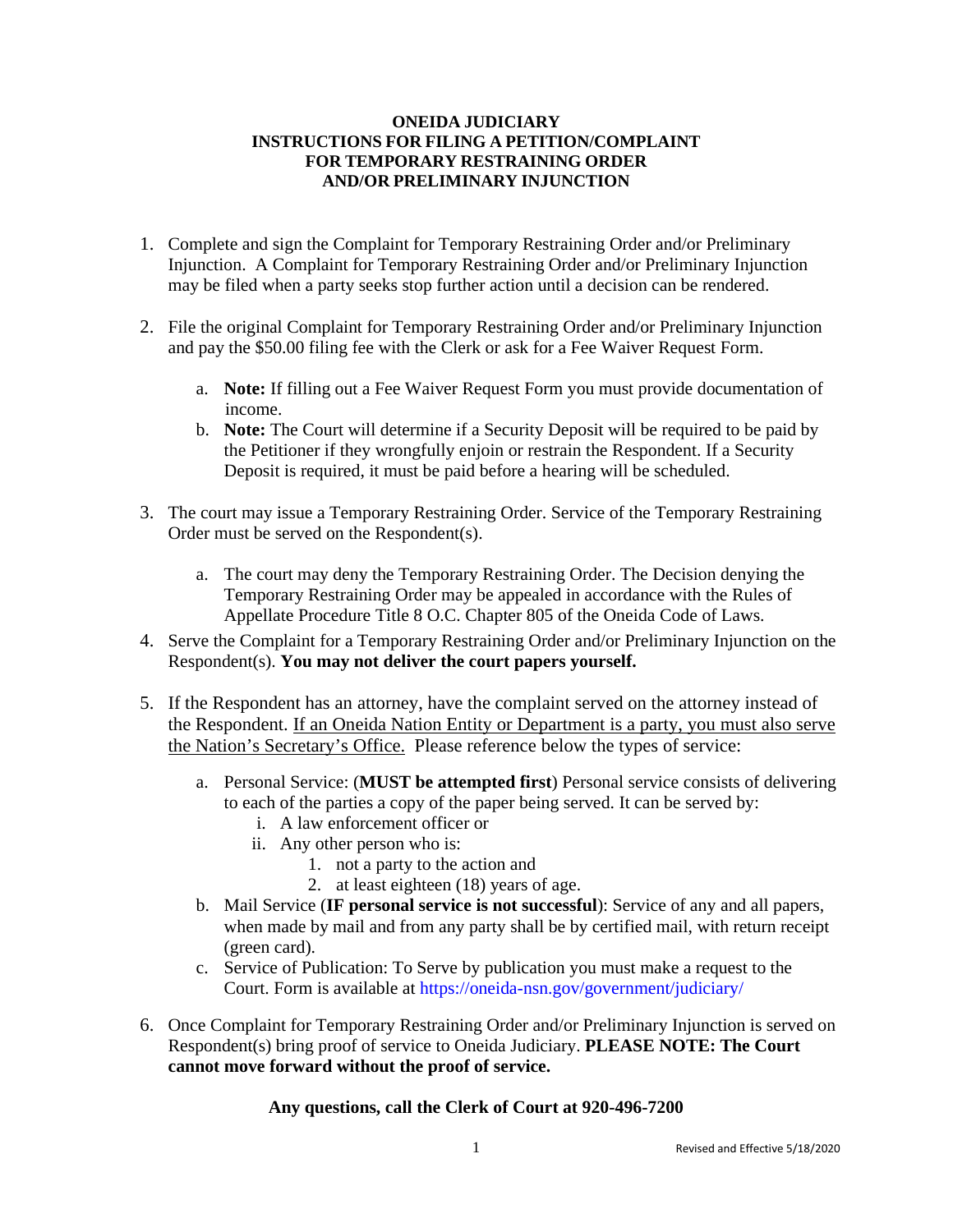## **ONEIDA JUDICIARY-TRIAL COURT COMPLAINT FOR TEMPORARY RESTRAINING ORDER AND/OR PRELIMINARY INJUNCTION**

Case No. \_\_\_\_\_\_\_\_\_\_\_\_\_\_\_\_\_\_

I am seeking a: **Temporary Restraining Order** (an injunction enjoining a party from taking action until the court can hear both sides of the issue) Check all that apply.

> **Preliminary Injunction** (an injunction enjoining a party from taking action pending the outcome of a case)

**Petitioner**:  $\Box$  Check this box if more than one Petitioner, attach below information on a separate sheet.

| Enter the name,<br>address and<br>daytime phone  | First name                                                                      | Middle name  |      |              | Last name                                 | (Maiden name)       |
|--------------------------------------------------|---------------------------------------------------------------------------------|--------------|------|--------------|-------------------------------------------|---------------------|
| number of the<br>person to be<br>protected. (You | <b>Current Mailing Address</b>                                                  |              |      |              |                                           |                     |
| are the Petitioner).                             | City                                                                            | <b>State</b> | Zip  |              | Daytime Phone Number                      |                     |
|                                                  | Petitioner's Date of Birth                                                      |              |      |              | IF represented, attorney or advocate name |                     |
|                                                  | Attorney or advocate mailing address                                            |              | City | <b>State</b> | Zip                                       | <b>Phone Number</b> |
|                                                  | Is attorney or advocate approved to practice at the Oneida Judiciary? Yes or No |              |      |              |                                           | Unknown             |

| Enter the name,<br>address, and<br>daytime phone  | separate sheet.                |              |             | Respondent: $\square$ Check this box if more than one Respondent, attach below information on a |               |
|---------------------------------------------------|--------------------------------|--------------|-------------|-------------------------------------------------------------------------------------------------|---------------|
| number of the<br>person you are<br>seeking a      | First name                     |              | Middle name | Last name                                                                                       | (Maiden name) |
| Temporary<br><b>Restraining Order</b><br>against. | <b>Current Mailing Address</b> |              |             |                                                                                                 |               |
|                                                   | City                           | <b>State</b> | Zip         | Daytime Phone Number                                                                            |               |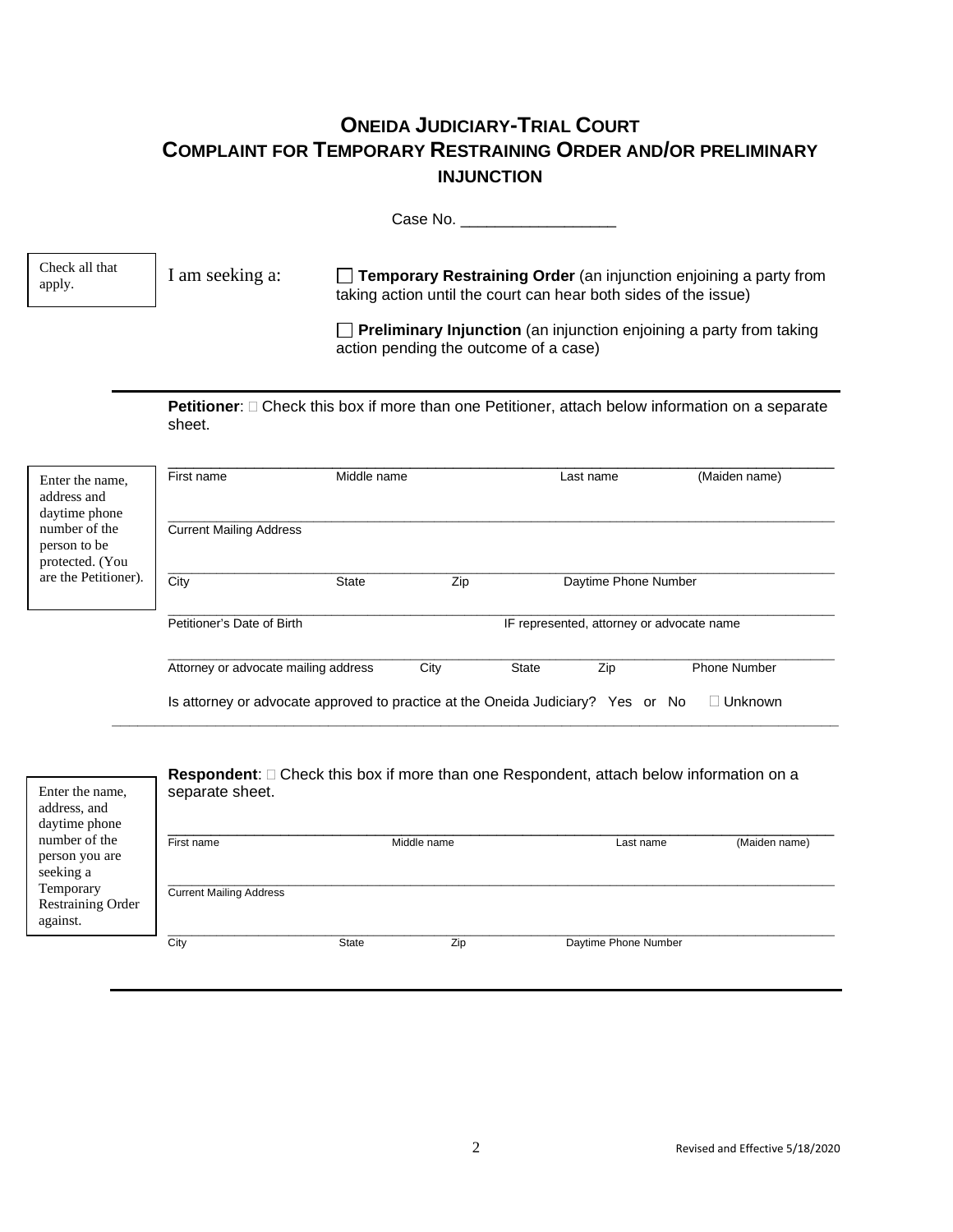#### **TEMPORARY RESTRAINING ORDER AND/OR PRELIMINARY INJUNCTION**

1. Please check all that apply for personal jurisdiction:

#### **PETITIONER**

| Oneida Nation member<br>$(Enrollment No. \_ \_ \_ \_ \_ \_ \_).$<br>Married to Oneida Nation member.<br>Married to a member of a federally<br>recognized Indian Tribe who resides<br>on the Oneida Reservation.<br>Employee of the Oneida Nation<br>(Employee No. _______________). | Member of a federally recognized<br>Tribe and resides on the Oneida<br>Reservation.<br>Non-Indian and consent to the<br>jurisdiction of the Oneida Judiciary.<br>Oneida Nation Entity or Department           |
|-------------------------------------------------------------------------------------------------------------------------------------------------------------------------------------------------------------------------------------------------------------------------------------|---------------------------------------------------------------------------------------------------------------------------------------------------------------------------------------------------------------|
| <b>RESPONDENT</b>                                                                                                                                                                                                                                                                   |                                                                                                                                                                                                               |
| Oneida Tribal member<br>$(Enrollment No. \_ \_ \_ \_ \_ \_ \_).$<br>Married to Oneida Nation member.<br>Married to a member of a federally<br>recognized Indian Tribe who resides<br>on the Oneida Reservation.<br>Employee of the Oneida Nation<br>(Employee No. ______________).  | Member of a federally recognized<br>Tribe and resides on the Oneida<br>Reservation.<br>Non-Indian and consent to the<br>Jurisdiction of the Oneida Judiciary.<br>Oneida Nation Entity or Department<br>Other: |

- 2. Did the Petitioner(s) give proper written notice of this action to the Respondent(s)?<br>
T Yes 
D No  $\Box$  No
- **3.** Describe efforts, if any, to give notice to the Respondent(s): (If none, write none)

| Have you called,<br>emailed or mailed    |  |  |  |
|------------------------------------------|--|--|--|
| the Respondent to                        |  |  |  |
| let them know you<br>would be filing for |  |  |  |
| a Temporary                              |  |  |  |
| Restraining Order<br>today.              |  |  |  |

**4.** Explain how the injury, loss or damage is immediate and irreparable to the Petitioner(s):

| Explain how your<br>harm would be<br>unfixable and<br>would occur within<br>the next 14 days if<br>this Temporary<br>Restraining Order is<br>not issued. | $\sqcap$ SEE ATTACHED |
|----------------------------------------------------------------------------------------------------------------------------------------------------------|-----------------------|
|----------------------------------------------------------------------------------------------------------------------------------------------------------|-----------------------|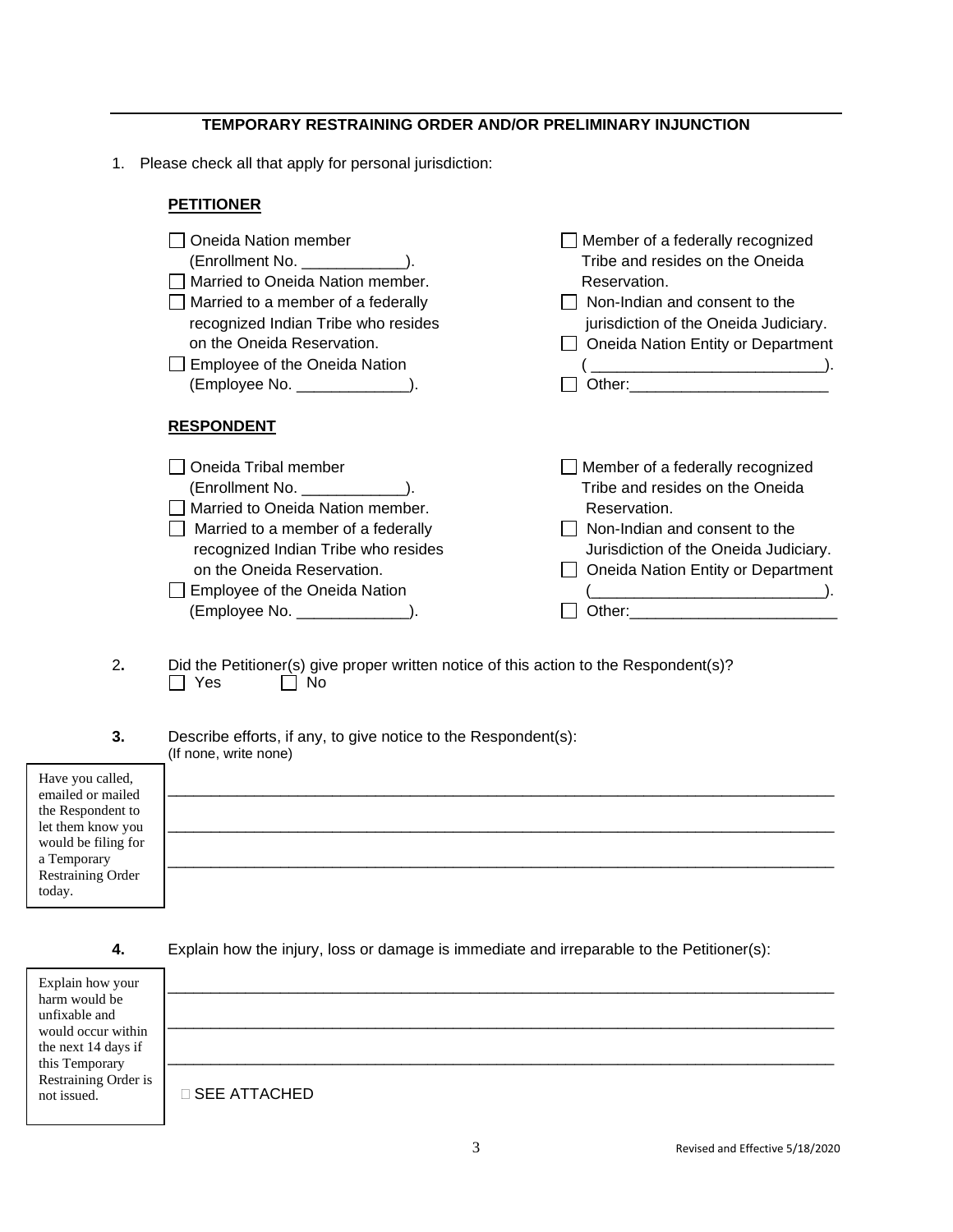### **I request the Court:**

**1.** Issue a Temporary Restraining Order and/or Preliminary Injunction based upon specific facts set out in the Affidavit or this Verified Complaint filed with the Clerk of the Trial Court ordering the Respondent(s) to desist and refrain from:

| Describe                          |                        |
|-----------------------------------|------------------------|
| specifically what<br>you want the |                        |
| Respondent to stop                |                        |
| doing and any other               |                        |
| requested relief.                 |                        |
|                                   | $\square$ SEE ATTACHED |

I understand that this temporary restraining order automatically expires fourteen (14) days from the date and time it is granted, unless before that time the Court, for good cause entered in the record, extends it for a like period or the adverse party consents to a longer extension. The temporary restraining order may be renewed in the form of an injunction if the Petitioner(s) so requests after notice to the Respondent. Upon two (2) days' notice to the Petitioner(s), the Respondent(s) may apply to the Court to dissolve or modify the temporary restraining order.

> \_\_\_\_\_\_\_\_\_\_\_\_\_\_\_\_\_\_\_\_\_\_\_\_\_\_\_\_\_\_\_\_\_ Signature of Petitioner

> \_\_\_\_\_\_\_\_\_\_\_\_\_\_\_\_\_\_\_\_\_\_\_\_\_\_\_\_\_\_\_\_\_ Print or Type Name

> \_\_\_\_\_\_\_\_\_\_\_\_\_\_\_\_\_\_\_\_\_\_\_\_\_\_\_\_\_\_\_\_\_ Date